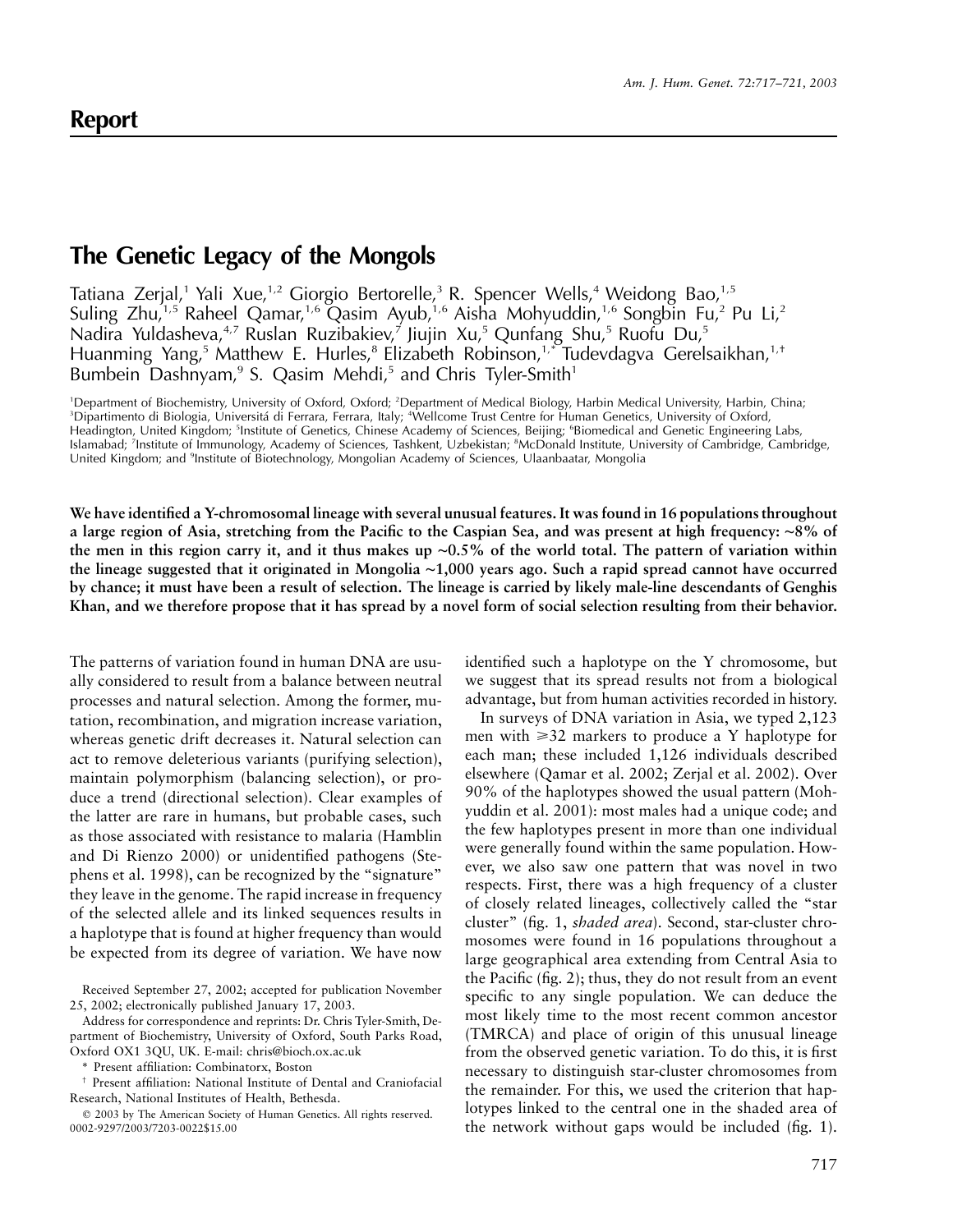

**Figure 1** Median-joining network (Bandelt et al. 1999) representing Y-chromosomal variation within haplogroup C\*(xC3c). Chromosomes were typed with a minimum of 16 binary markers (Qamar et al. 2002; Zerjal et al. 2002; our unpublished observations), including RPS4Y and M48, to define the lineage C\*(xC3c) (Y-Chromosome-Consortium 2002), also known as haplogroup 10, derived for RPS4Y and ancestral for M48. Sixteen Y microsatellites were also typed, but DYS19 was excluded from the network analysis because it is duplicated in haplogroup C. The central star-cluster profile is 10-16-25-10-11-13-14-12-11-11-11-12-8-10-10, for the loci DYS389I-DYS389b-DYS390-DYS391-DYS392- DYS393-DYS388-DYS425-DYS426-DYS434-DYS435-DYS436-DYS437-DYS438-DYS439. Circles represent lineages, area is proportional to frequency, and color indicates population of origin. Lines represent microsatellite mutational differences.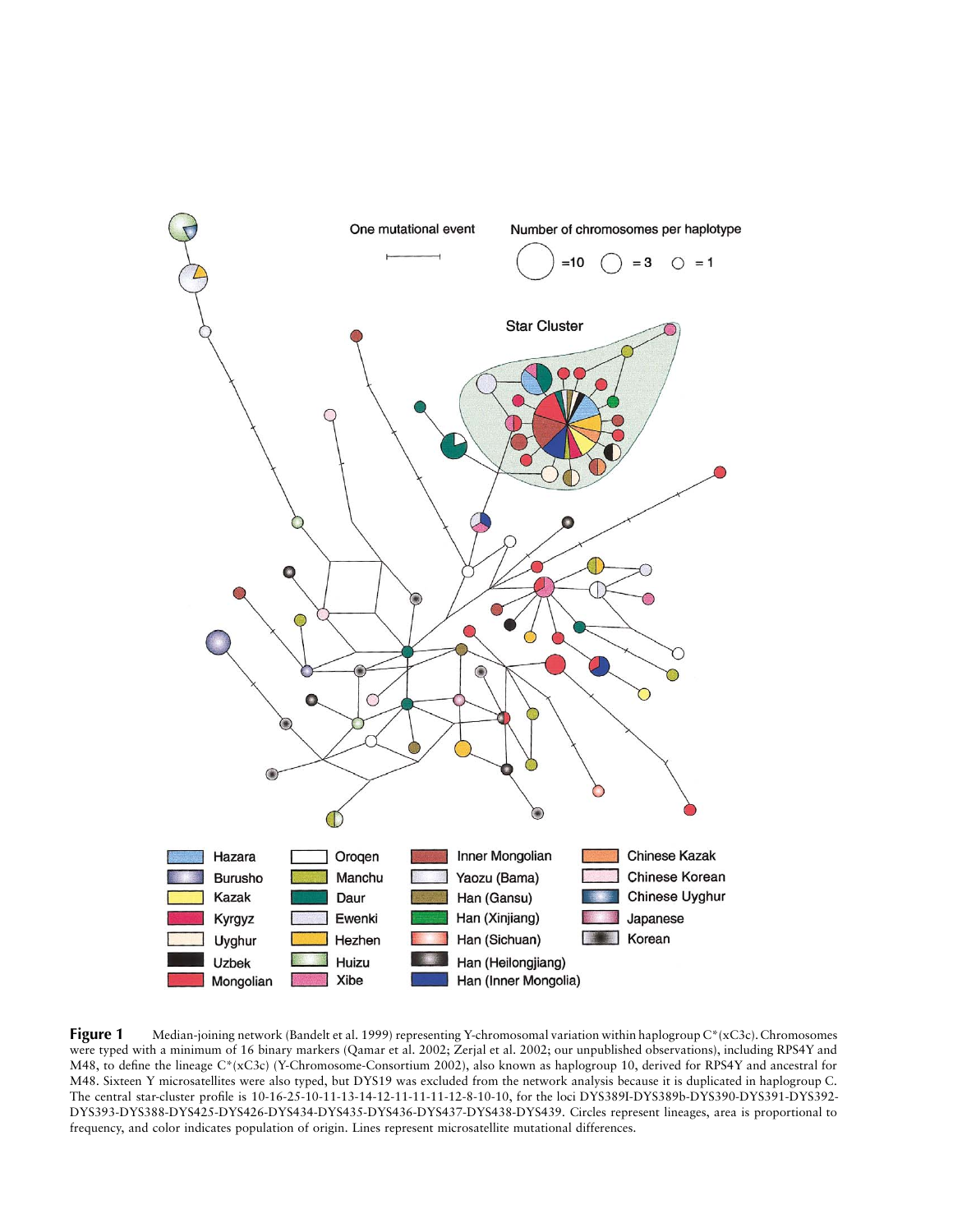

**Figure 2** Geographical distribution of star-cluster chromosomes. Populations are shown as circles with an area proportional to sample size; star-cluster chromosomes are indicated by green sectors. The shaded area represents the extent of Genghis Khan's empire at the time of his death (Morgan 1986).

We then used two approaches to calculate a TMRCA for the star-cluster chromosomes. The program BAT-WING (Wilson and Balding 1998) uses models of both mutation and population processes, which were specified as described elsewhere (Qamar et al. 2002). With this program, we estimated ∼1,000 years for the TMRCA (95% confidence interval limits ∼700–1,300 years). The use of alternative demographic models with constant or exponentially increasing population size changed the estimate by  $< 10\%$ . A method that does not consider population structure (Morral et al. 1994),  $\rho$ , suggested ∼860 (∼590–1,300) years. In both calculations, we assumed a generation time of 30 years. The origin was most likely in Mongolia, where the largest number of different starcluster haplotypes is found (fig. 1). Thus, a single male line, probably originating in Mongolia, has spread in the last ∼1,000 years to represent ∼8% of the males in a region stretching from northeast China to Uzbekistan. If this spread were due to a general population expansion, we would expect to find multiple lineages with the same characteristics of high frequency and presence in multiple populations, but we do not (Zerjal et al. 2002). The star-cluster pattern is unique.

This rise in frequency, if spread evenly over ∼34 generations, would require an average increase by a factor of ∼1.36 per generation and is thus comparable to the most extreme selective events observed in natural populations, such as the spread of melanic moths in 19thcentury England in response to industrial pollution

(Edleston 1865). We evaluated whether it could have occurred by chance. If the population growth rate is known, it is possible to test whether the observed frequency of a lineage is consistent with its level of variation, assuming neutrality (Slatkin and Bertorelle 2001). Using this method, we estimated the chance of finding the low degree of variation observed in the star cluster, with a current frequency of ∼8%, under neutral conditions. Even with the demographic model most likely to lead to rapid increase of the lineage, double exponential growth, the probability was < $10^{-237}$ ; if the mutation rate were 10 times lower, the probability would still be < $10^{-10}$ . Thus, chance can be excluded: selection must have acted on this haplotype.

Could biological selection be responsible? Although this possibility cannot be entirely ruled out, the small number of genes on the Y chromosome and their specialized functions provide few opportunities for selection (Jobling and Tyler-Smith 2000). It is therefore necessary to look for alternative explanations. Increased reproductive fitness, transmitted socially from generation to generation, of males carrying the same Y chromosome would lead to the increase in frequency of their Y lineage, and this effect would be enhanced by the elimination of unrelated males. Within the last 1,000 years in this part of the world, these conditions are met by Genghis (Chingis) Khan (c. 1162–1227) and his male relatives. He established the largest land empire in history and often slaughtered the conquered populations, and he and his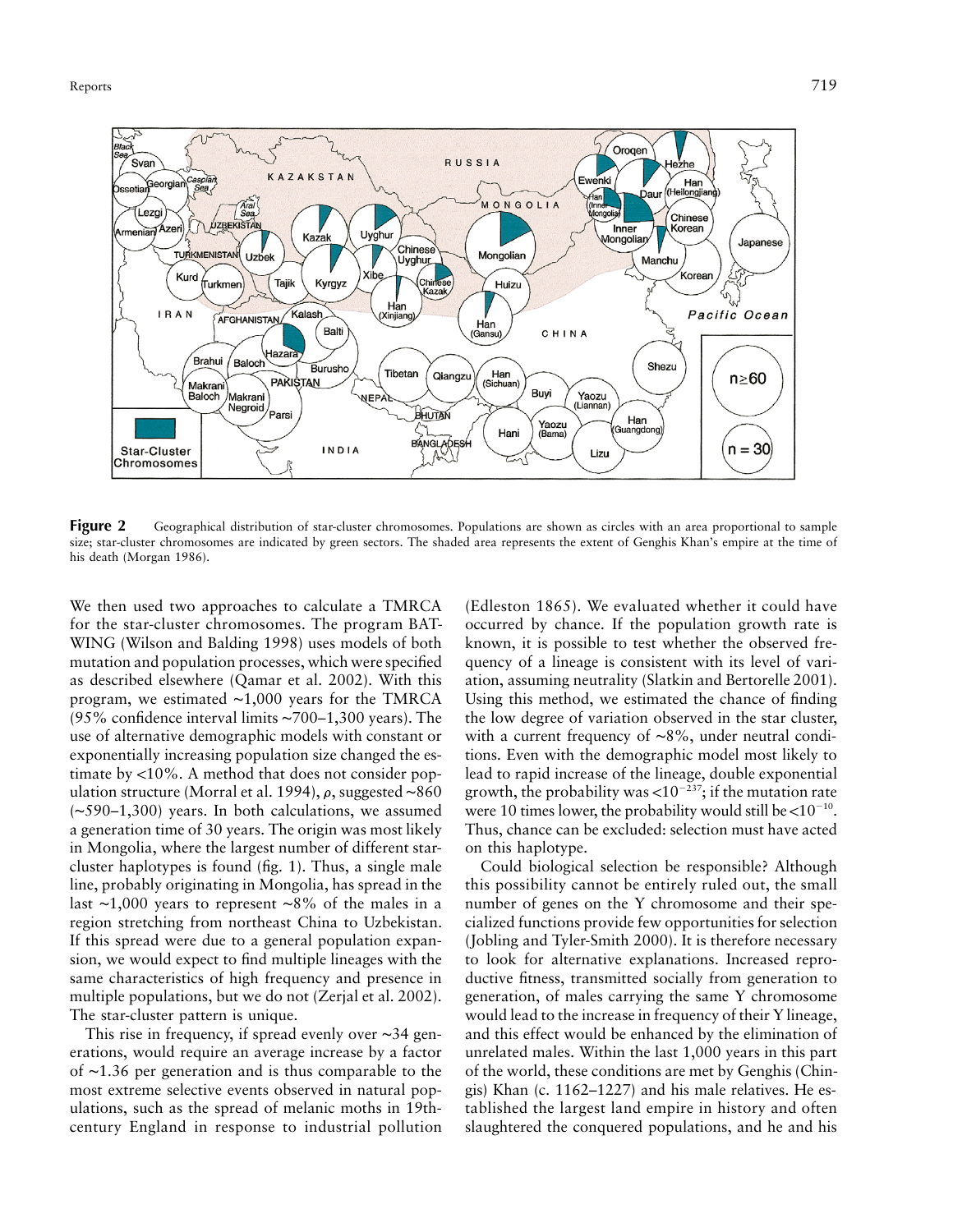close male relatives had many children. Although the Mongol empire soon disintegrated as a political unit, his male-line descendants ruled large areas of Asia for many generations. These included China, where the Yüan Dynasty emperors remained in power until 1368, after which the Mongols continued to dominate the country north of the Great Wall for several more centuries, and the region west to the Aral Sea, where the Chaghatai Khans ruled. Although their power diminished over time, they remained at Kashghar near the Kyrgyzstan/ China border until the middle of the 17th century (Morgan 1986).

It is striking that the boundary of the Mongol empire when Genghis Khan died (fig. 2), which also corresponds to the boundaries of the regions controlled by later Khans, matches the distribution of star-cluster chromosomes closely, with one exception: the Hazaras. We, therefore, wished to compare Genghis Khan's Y profile with the star cluster. It is not possible to examine his remains directly, but history provides an alternative. The Hazaras of Pakistan have a Mongol origin (Qamar et al. 2002), and many consider themselves to be direct male-line descendants of Genghis Khan. A genealogy documenting these links has been constructed from their oral history (Mousavi 1998). A large proportion of the Hazara profiles do indeed lie in the star cluster, which is not otherwise seen in Pakistan (fig. 2), thus supporting their oral tradition and suggesting that Genghis Khan carried the star-cluster haplotype.

The Y chromosome of a single individual has spread rapidly and is now found in ∼8% of the males throughout a large part of Asia. Indeed, if our sample is representative, this chromosome will be present in about 16 million men, ∼0.5% of the world's total. The available evidence suggests that it was carried by Genghis Khan. His Y chromosome would obviously have had ancestors, and our best estimate of the TMRCA of starcluster chromosomes lies several generations before his birth. Several scenarios, which are not mutually exclusive, could explain its rapid spread: (1) all populations carrying star-cluster chromosomes could have descended from a common ancestral population in which it was present at high frequency; (2) many or most Mongols at the time of the Mongol empire could have carried these chromosomes; (3) it could have been restricted to Genghis Khan and his close male-line relatives, and this specific lineage could have spread as a result of their activities. Explanation 1 is unlikely because these populations do not share other Y haplotypes, and explanation 2 is difficult to reconcile with the high Y-haplotype diversity of modern Mongolians (Zerjal et al. 2002). The historically documented events accompanying the establishment of the Mongol empire would have contributed directly to the spread of this lineage by Genghis

Khan and his relatives, but perhaps as important was the establishment of a long-lasting male dynasty. This scenario shows selection acting on a group of related men; group selection has been much discussed (Wilson and Sober 1994) and is distinguished by the property that the increased fitness of the group is not reducible to the increased fitness of the individuals. It is unclear whether this is the case here. Our findings nevertheless demonstrate a novel form of selection in human populations on the basis of social prestige. A founder effect of this magnitude will have influenced allele frequencies elsewhere in the genome: mitochondrial DNA lineages will not be affected, since males do not transmit their mitochondrial DNA, but, in the simplest models, the founder male will have been the ancestor of each autosomal sequence in ∼4% of the population and X-chromosomal sequence in ∼2.7%, with implications for the medical genetics of the region. Large-scale changes to patterns of human genetic variation can occur very quickly. Although local influences of this kind may have been common in human populations, it is, perhaps, fortunate that events of this magnitude have been rare.

## **Acknowledgments**

We thank all DNA donors, for making this work possible; Ed Southern, for encouragement and comments on the manuscript; Jaume Bertranpetit, for helpful discussions; Ian Wilson, for modifying BATWING to allow 16 different mutation rates to be used; Askar Mousavi, for information on the Hazaras; Christine Keyser, for information about the genetics of ancient Mongolian populations; and Felipe Fernámdez-Armesto, for historical discussions. This work was supported by a Joint Project from the Royal Society and the National Natural Science Foundation of China and a Collaborative Research Initiative Grant from the Wellcome Trust; T. Z. was supported by the Wellcome Trust.

## **References**

- Bandelt HJ, Forster P, Rohl A (1999) Median-joining networks for inferring intraspecific phylogenies. Mol Biol Evol 16:37– 48
- Edleston RS (1865) *Amphydasis betularia*. Entomologist 2:150
- Hamblin MT, Di Rienzo A (2000) Detection of the signature of natural selection in humans: evidence from the Duffy blood group locus. Am J Hum Genet 66:1669–1679
- Jobling MA, Tyler-Smith C (2000) New uses for new haplotypes: the human Y chromosome, disease and selection. Trends Genet 16:356–362
- Mohyuddin A, Ayub Q, Qamar R, Zerjal T, Helgason A, Mehdi SQ, Tyler-Smith C (2001) Y-chromosomal STR haplotypes in Pakistani populations. Forensic Sci Int 118:141– 146
- Morgan D (1986) The Mongols. Blackwell Publishers, Oxford Morral N, Bertranpetit J, Estivill X, Nunes V, Casals T, Gi-